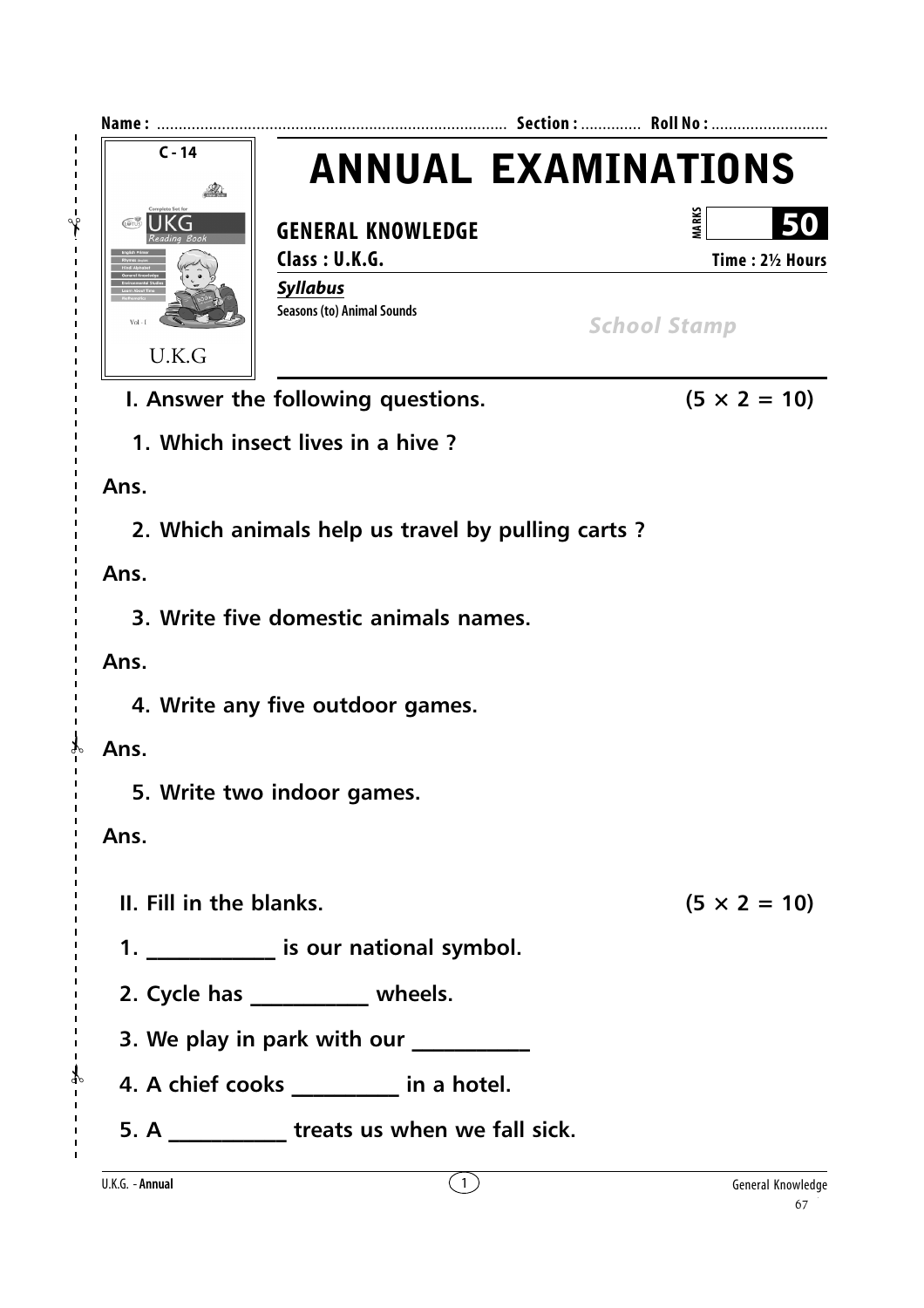III. Write the missing letters.  $(10)$ 1.  $s = a$  on 2. clo he  $\frac{1}{s}$  3. pe  $p = e$ 4.  $c_t - t$  h 5. mi k 6. s ho l 7. sh \_ p 3. w \_ te \_ 9. s \_ ee \_ 10. w nt r IV. Write the mis-spelt words.  $(10 \times 1 = 10)$ 1. idwlai \_\_\_\_\_\_\_\_\_\_\_\_\_ 2. onmth \_\_\_\_\_\_\_\_\_\_\_\_\_ 3. wehel \_\_\_\_\_\_\_\_\_\_\_\_\_\_\_\_\_\_\_\_\_\_\_\_ 7. feirnd \_\_\_\_\_\_\_\_\_\_\_\_ 8. mmsuer \_\_\_\_\_\_\_\_\_\_\_ 9. Rian \_\_\_\_\_\_\_\_\_\_\_\_\_

- 
- V. Cross (X) the pictures where the vehicles are travelling on the wrong surface.  $(3 \times 2 = 6)$